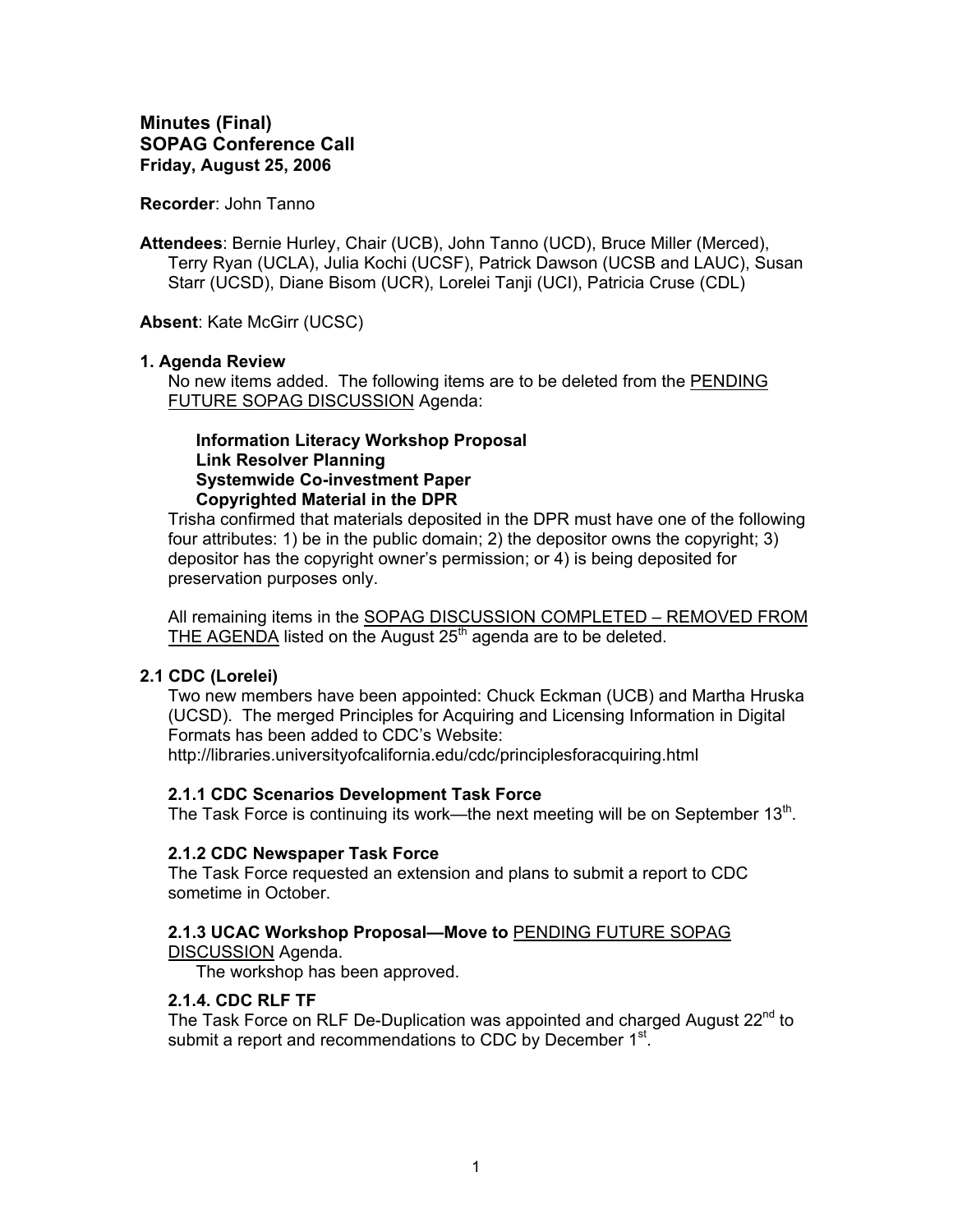# **2.2 SCO (Susan)**

**2.2.1. Faculty Out-Reach Charge for SCO**  No report.

## **2.3 HOPS (Patrick)**

### **2.3.1 Information Literacy Workshop Proposal**

The workshop took place on August 10th.

**ACTION:** Dawson to submit an evaluation of the workshop to SOPAG.

### **2.3.2 Digital Reference Proposal**

The proposal was approved by SOPAG and the service as proposed will start approximately October 1<sup>st</sup>.

**ACTION:** Tanji will contact Carol Hughes to determine how and when the contract for OCLC's QuestionPoint will be negotiated.

**ACTION:** Dawson to report periodically to SOPAG regarding the virtual reference service.

## **2.4 HOTS (John)**

The Cataloging and Metadata Common Interest Group (CAMSIG) is being convened by Linda Barnhart (UCSD) and the first meeting is being scheduled at UCI in September.

**2.4.1. Investigation of OCLC, as a Single Union Catalog Data Ingest Stream**  HOTS is continuing to explore whether OCLC could serve as a single cataloging tool for all campuses.

# **2.5 LPL (Julia)**

No report.

# **2.6 LTAG (Terry)**

LTAG should have its report on "Library IT – The Next Decade" completed in time for SOPAG's September 22<sup>nd</sup> meeting.

### **2.6.1 Web Conferencing Software**

Dawson reported there is a new version of the software but he has been unsuccessful in obtaining a copy of the manual for the new version from the producer, Steve Buth.

### **2.7. RSC (Susan)**

No report.

### **3. Task Force Reports**

### **3.1 Bibliographic Services Task Force (Terry)**

Hurley reported that he and Ryan are drafting a report for the University Librarians in time for their September  $21<sup>st</sup>$  meeting regarding the BSTF Report, including next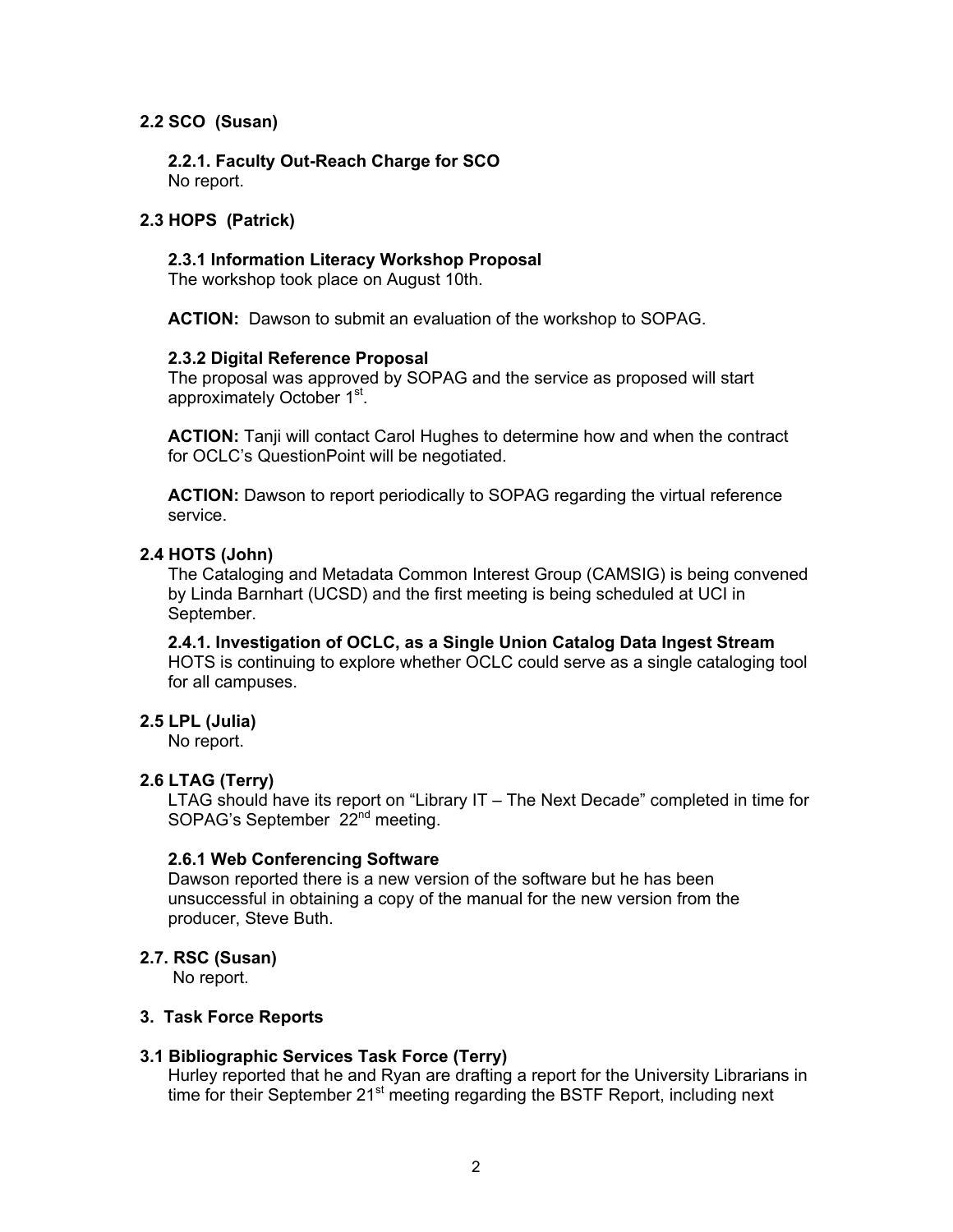steps and recommendations. This report will take the place of the longer report from Ryan discussed at the last SOPAG call. He will be meeting on Monday, August  $28<sup>th</sup>$ with Dan Greenstein, Laine Farley, and Patti Martin to discuss the staffing and coinvestment resources required to move forward with the next steps and recommendations.

## **3.2 SOPAG ERMS Implementation Team (Trisha)**

A group from CDL will be assessing the consortial implementation of Verde at the Ontario Council of University of Toronto Libraries in early October, and given this opportunity, the Exit Strategy previously approved by SOPAG has been adopted.

# **4. Report on CDL Related Items (Trisha)**

## **4.1 MELVYL**

The Melvyl team has uncovered significant performances issue with V 16.02, in merging, indexing and response time. They are waiting to see if there are loading performance issues as well. Currently, they are investigating whether there is an issue with Oracle 9i that is causing the performance degradation. These are complex issues that can take months to debug, and then fix, so we expect a long, iterative process to get to the bottom of the problems

## **4.2. Shared Services**

## **4.2.1 VDX Issues**

SOPAG discussed further the concept of having a facilitated meeting of the principal participants in the implementation of VDX to determine where we are now, how we should move forward, and what lessons we have learned that could be applied to future systemwide projects of this type. To this end, the following actions items will be taken:

**ACTION:** Hurley will ask Diane Bisom and Susan Starr from SOPAG and Eric Forte, Chair of RSC, to serve as a planning team for the meeting**.** 

**ACTION:** Hurley will consult with Catherine Mitchell to determine her interest and availability to serve as a facilitator for the meeting some time in October or November.

**ACTION:** SOPAG members will be asked to identify one or two individuals from each campus who have been heavily involved in the VDX implementation process to attend the meeting.

ACTION: Cruse will prepare, prior to SOPAG's September 22<sup>nd</sup> meeting, a list of functionalities that have been "delivered" and "not delivered" in accordance with the contract with FDI. A separate list of any additional functionality that the CDL plans to pursue in the coming year will be delivered in a separate document at a future date.

# **5. Systemwide Library Planning—(Trisha)**

No report.